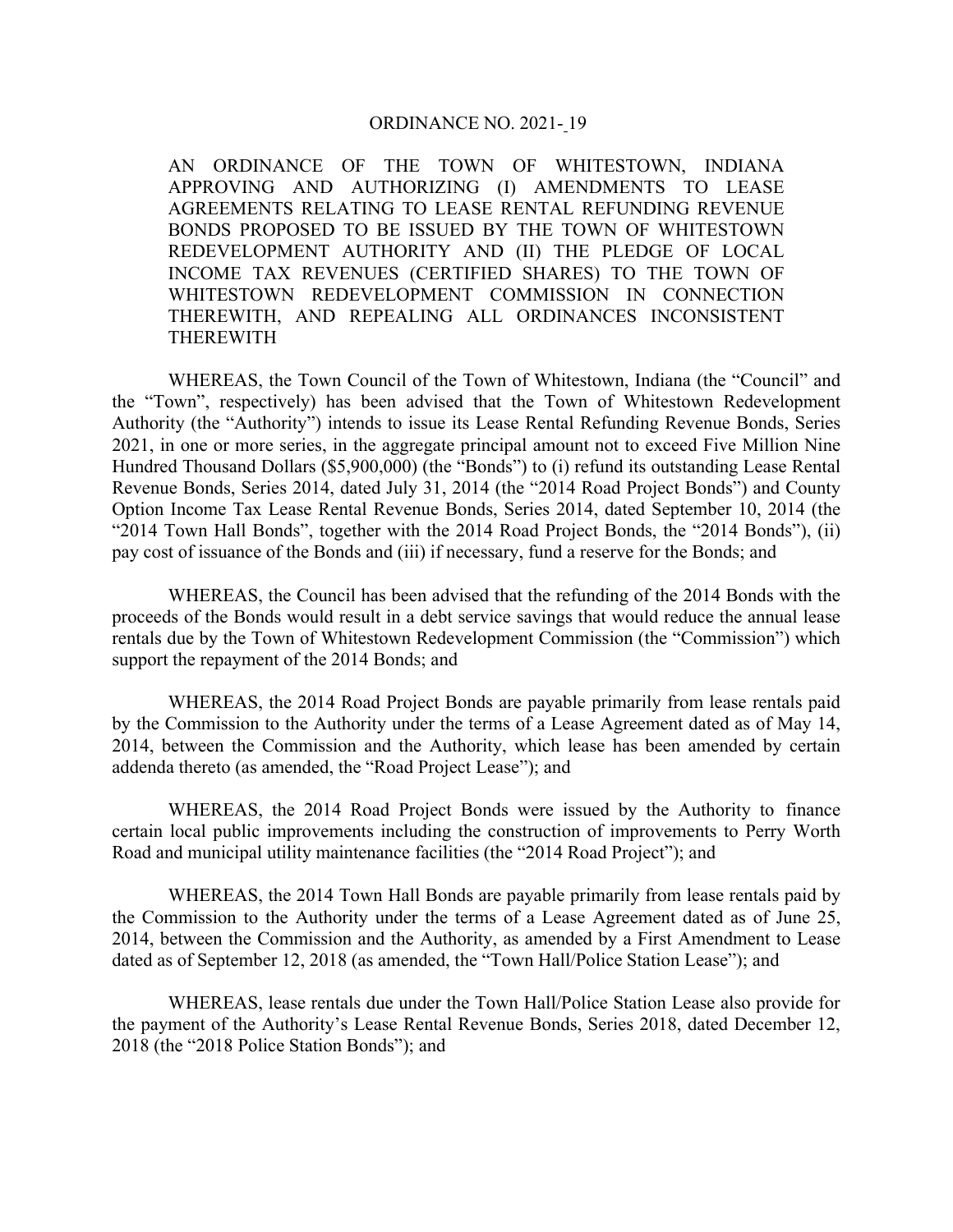WHEREAS, the 2014 Town Hall Bonds were issued by the Authority to finance the acquisition and improvement of a building to serve as a new Town Hall for the Town (the "2014 Town Hall Project"); and

WHEREAS, the 2018 Police Station Bonds were issued by the Authority to finance the construction of a new police station for the Town, as well as the acquisition of a new fire truck (the "2018 Project"); and

WHEREAS, pursuant to its Ordinance Nos. 2014-08 and 2014-09, each adopted on April 8, 2014, and Ordinance No. 2018-17, adopted on July 11, 2018, the Council previously approved the issuance of the 2014 Bonds and 2018 Bonds and, in connection therewith, approved (i) forms of the Road Project Lease and the Town Hall/Police Station Lease, (ii) forms of site lease agreements and certain amendments thereto between the Town and the Authority entered into in connection with the 2014 Bonds and the 2018 Bonds (collectively, the "Site Lease Agreements"), and (iii) pledges of (a) transportation revenues of the Town ("Transportation Revenues") for the Road Project Lease in respect of the 2014 Road Project, (b) county option income tax revenues of the Town ("COIT Revenues"), in respect of the 2014 Town Hall Project, and the public safety portion of local income taxes received by the Town (the "Public Safety LIT Revenues"), in respect of the 2018 Police Station Project, for the Town Hall/Police Station Lease; and

WHEREAS, the Council finds that the refunding of the 2014 Bonds should be accomplished and will ultimately result in a savings to the Town as a result of the reduced lease rentals that will be due by the Commission; and

WHEREAS, the Council has been presented with a proposed amendment to the Town Hall/Police Station Lease attached hereto as  $\frac{Exhibit A}{A}$  and incorporated herein by reference (the "Second Amendment to Lease", together with the current Town Hall/Police Station Lease, the "Bond Lease Agreement") pursuant to which the Commission will pay lease rentals in respect of the leased premises under the Bond Lease Agreement which will be in an amount sufficient to support the repayment of the Bonds and the 2018 Bonds; and

WHEREAS, the Second Amendment to Lease provides that the lease rentals payable thereunder in respect of the Bonds (which in turn are in respect of the 2014 Road Project and 2014 Town Hall Project) shall be payable from a pledge of the Town's certified shares of local income tax distributions allocated to it under Indiana Code 6-3.6-6-10 (the "Certified Shares"), which Certified Shares the Council acknowledges were formerly the COIT Revenues, with a property tax back-up by the Commission pursuant to Indiana Code 36-7-14-27; and

WHEREAS, the Council has been advised that the Commission, following a public hearing thereon, has considered and approved a resolution authorizing the execution of the Second Amendment to Lease, finding, pursuant to Indiana Code 36-7-14.5-14, that the lease rental payments to be paid by the Commission to the Authority pursuant thereto are fair and reasonable and finding, pursuant to Indiana Code 36-7-14.5-25.2, that the use of the leased premises through the term of the Second Amendment to Lease will serve the public purpose of the Town and is in the best interest of its residents; and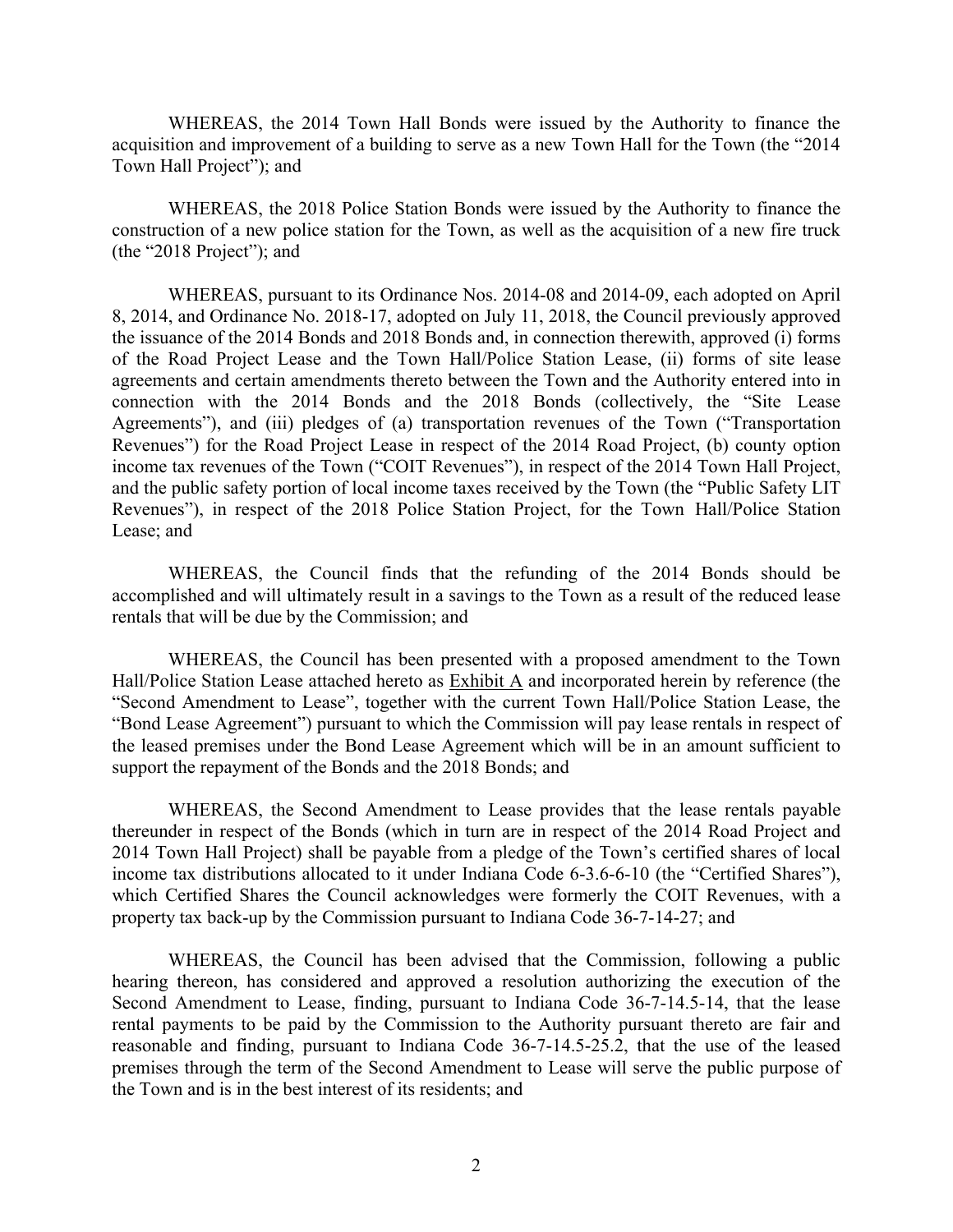WHEREAS, the Council desires to approve the Second Amendment to Lease; and

WHEREAS, to facilitate the sale of and secure the Bonds to be issued by the Authority to finance the refunding of the 2014 Bonds, fund cost of issuance and, if necessary, a reserve for the Bonds, the Council finds that it should pledge to the Commission for payment of lease rentals under the Second Amendment to Lease, the Certified Shares of the Town, and that such pledge shall be binding and effective pursuant to Indiana Code 6-3.6, 36-7-14-25.5 and Indiana Code 5- 1-14-4; and

WHEREAS, the Council acknowledges and confirms that nothing in this ordinance should be construed as adversely affecting or interfering with the pledge of Public Safety LIT Revenues made by the Town to the Commission in respect of the lease rentals due under the Town Hall/Police Station Lease for the 2018 Project and that such pledge is hereby ratified and confirmed in all respects; and

WHEREAS, in connection with the proposed Bonds, the Council has been presented with forms of amendments to the Site Lease Agreements attached hereto as Exhibit B and incorporated herein by reference (collectively, the "Site Lease Agreement Amendments"), which Site Lease Agreement Amendments the Council finds should be approved in accordance with Indiana Code 36-1-11-8 and Indiana Code 36-7-14.5-18 to facilitate the issuance of the Bonds;

NOW, THEREFORE, BE IT ORDAINED BY THE TOWN COUNCIL OF THE TOWN OF WHITESTOWN, INDIANA, THAT:

1. The Council hereby approves the Second Amendment to Lease and the Site Lease Agreement Amendments.

2. In accordance with Indiana Code 36-7-14-25.2(c), the Council hereby approves the following provisions in connection with the Second Amendment to Lease and the Bonds: (i) the maximum annual lease rental for the Second Amendment to Lease is \$600,000 (such rental is only in respect of the Bonds); (ii) the maximum interest rate for the Bonds to finance the refunding of the 2014 Bonds is 4.0% per annum and such Bonds may be subject to mandatory sinking fund redemption and shall be either (a) be subject to optional redemption no sooner than July 15, 2031 at par value or (b) not be subject to optional redemption; (iii) the proceeds of the Bonds may be used to fund a debt service reserve for the Bonds, if necessary; and (iv) the maximum term of the Bond Lease Agreement is to a term ending December 12, 2043.

3. The Site Lease Agreement Amendments will serve the public purposes of the Town and are in the best of interests of the Town's residents. In light of the refunding of the 2014 Bonds to be financed by the Authority, the rental provided under the Site Lease Agreement Amendments is fair and reasonable, and the execution of the Site Lease Agreement Amendments is necessary and wise.

4. The Town Council President and the Clerk-Treasurer of the Town are authorized to (i) execute and attest the Site Lease Agreement Amendments and (ii) approve any such amendments, additions, deletions and changes to the Site Lease Agreement Amendments as they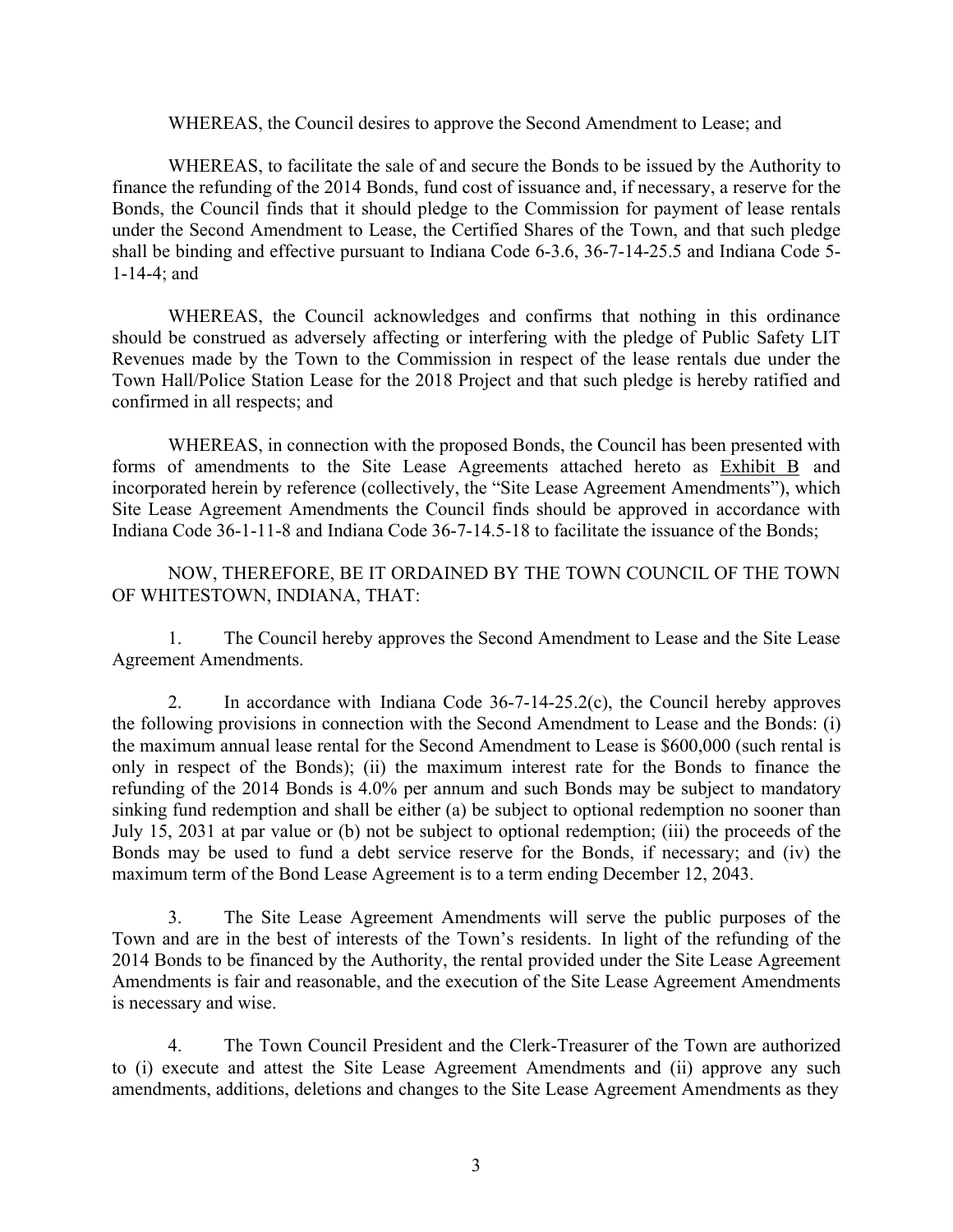deem necessary or advisable, and their approval shall be signified by their execution of said Site Lease Agreement Amendments.

5. The Town hereby pledges to the Commission for payment of rentals due under the Second Amendment to Lease the Certified Shares, which pledge of Certified Shares shall be binding and effective pursuant to Indiana Code 6-3.6, Indiana Code 36-7-14-25.5 and Indiana Code 5-1-14-4. As soon as possible upon receipt by the Town of its distribution of Certified Shares (each a "Distribution"), but in any event not later than the last day of each calendar month, and prior to any other payments from a Distribution, there shall be set aside and transferred to the Commission for payment of lease rentals under the Bond Financing Lease, after taking into account any Public Safety LIT Revenues transferred to the Commission for payment of lease rentals in connection with the 2018 Project and any tax increment revenues pledged by and available from the Commission for the payment of lease rentals in connection with the 2018 Project (the "Pledged TIF Revenues"), an amount of Certified Shares which is equal to at least one-sixth of the then next due semi-annual lease rental payment under the Bond Financing Lease, until the amount due on the then next semi-annual lease rental payment date shall have been so credited. The pledge by the Commission under the Bond Financing Lease of the Certified Shares and Public Safety LIT Revenues is hereby approved. In the event the Bonds are secured by a debt service reserve fund and there should be a deficiency therein as a result of a shortfall in payment of one or more lease rental payments due under the Bond Financing Lease, an amount of Certified Shares shall be transferred to the Commission for further credit under the Bond Financing Lease to make up such deficiency after taking into account any transfers thereof then necessary for payment of then due lease rentals.

6. The Town reserves the right to issue bonds, enter into leases, or enter into additional pledges payable from the Certified Shares, in whole or in part, on a parity with the pledge thereof to the Commission hereunder for the payments under the Bond Financing Lease, for any lawful purpose for which the Certified Shares may be applied (collectively, the "Future Certified Share Parity Obligations"). The authorization and issuance of such Future Certified Share Parity Obligations shall be subject to the following conditions precedent:

- (a) All payments due under the Bond Financing Lease and any other obligations payable from the Certified Shares shall be current to date in accordance with the terms thereof, with no payment in arrears;
- (b) As of the time of issuance of the Future Certified Share Parity Obligations, the balance in any debt service reserve fund for the 2018 Bonds and the Bonds (if any) shall be at least equal to the reserve requirement therefore, and, to the extent Future Certified Share Parity Obligations secured by one or more debt service reserve funds are outstanding, the balance in such debt service reserve funds is at least equal to the respective reserve requirements for those Future Certified Share Parity Obligations; provided, however, this condition shall be deemed satisfied if any required amount is to be provided from the proceeds of the proposed Future Certified Share Parity Obligations or other funds of the Town or the Commission;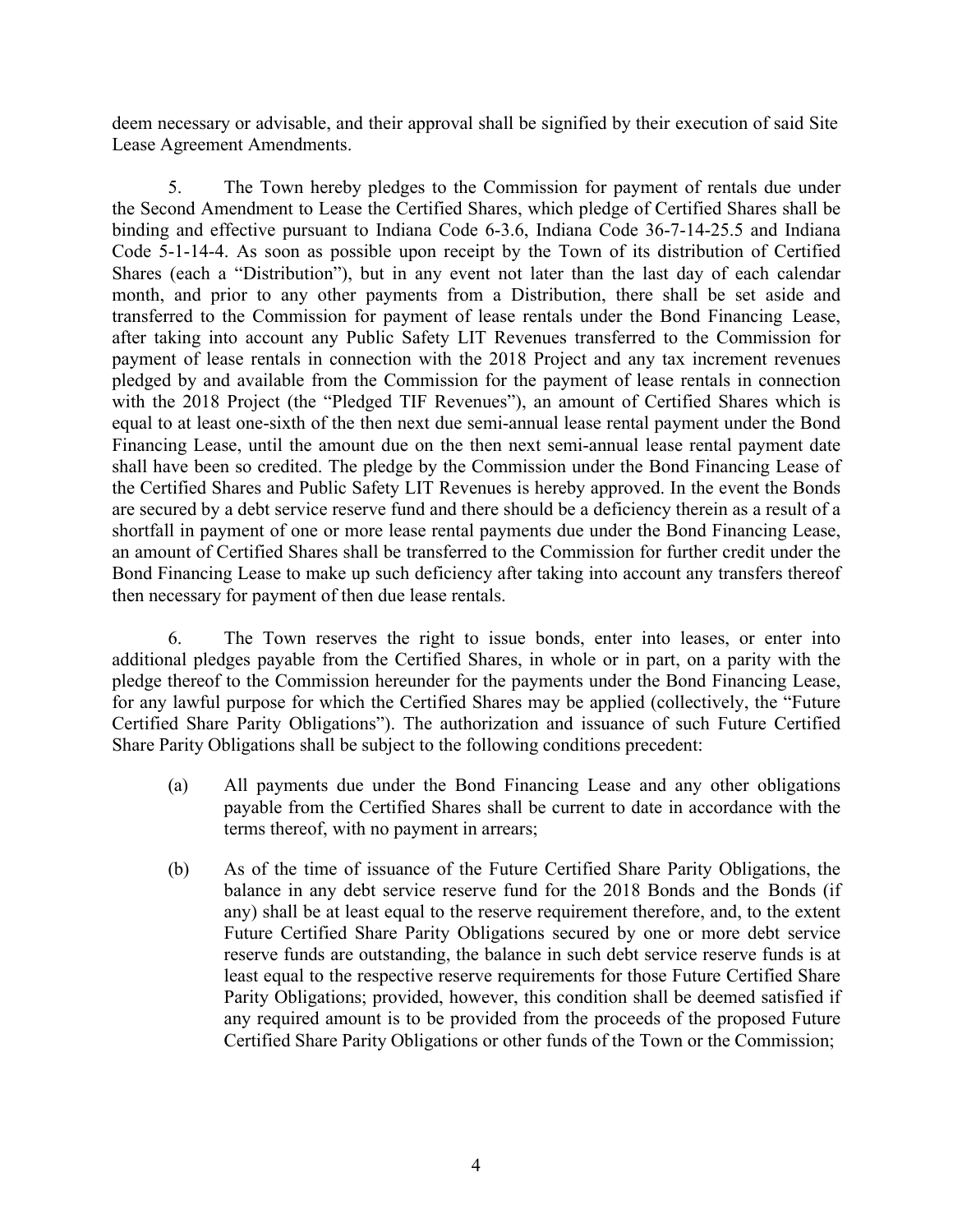- (c) The Town shall have received a certificate prepared by an independent certified public accountant or an independent financial consultant (the "Certifier") certifying that the Certified Shares received by the Town in the calendar year immediately preceding the issuance of the proposed Future Certified Share Parity Obligations is equal to at least 125% (or such higher percentage as is determined by certification of the Town Council President and Clerk-Treasurer at the time of the sale of the Bonds or such Future Certified Share Parity Obligations upon advice of the Town's municipal advisor) of the maximum annual debt service requirements on the Bonds, all then outstanding Future Certified Share Parity Obligations and any proposed Future Certified Share Parity Obligations;
- (d) The Town shall have received a certificate prepared by a Certifier certifying that the Certified Shares and Public Safety LIT Revenues received by the Town in the calendar year immediately preceding the issuance of the proposed Future Certified Share Parity Obligations is equal to at least 125% (or such higher percentage as is determined by certification of the Town Council President and Clerk-Treasurer at the time of the sale of the Bonds or such Future Certified Share Parity Obligations upon advice of the Town's municipal advisor) of the maximum annual debt service requirements on the Bonds and the 2018 Bonds, after taking into account any Pledged TIF Revenues, all then outstanding Future Certified Share Parity Obligations and any proposed Future Certified Share Parity Obligations (the Certifier may take into account in its calculation hereunder any other funds irrevocably pledged to any such obligations); and
- (e) Principal of and interest on any proposed Future Certified Share Parity Obligations and lease rentals on Future Certified Share Parity Obligations that are leases shall be payable semiannually on dates which correspond to the payment dates of semiannual lease rentals due under the Bond Financing Lease.

7. The Town covenants that the pledge of Certified Shares and Public Safety LIT Revenues to the Commission for the payment of lease rentals under the Bond Financing Lease shall not be repealed, amended or altered by the Town in any manner that would reduce or adversely affect the levy, collection or pledge of the Certified Shares or Public Safety LIT Revenues, or the rates or amounts thereof, so long as any lease rentals under the Bond Financing Lease remain unpaid. The Town further covenants that it will not take or fail to take any action which would result in a materially adverse reduction of Certified Shares of Public Safety LIT Revenues pledged for payments under the Bond Financing Lease, so long as the lease rental payments under the Bond Financing Lease remain unpaid.

8. In connection with the refunding of the 2014 Bonds, the Town Council President, Clerk-Treasurer and attorneys and municipal advisors to the Town, are hereby directed and appointed to take any such actions as may be necessary and appropriate to effectuate the consummation of the refunding of the 2014 Bonds, including preparing, executing, delivering and/or filing any such necessary notices, certificates, deeds, articles, affidavits or other related documentation in connection therewith.

9. This ordinance shall be in full force and effect from and after its passage.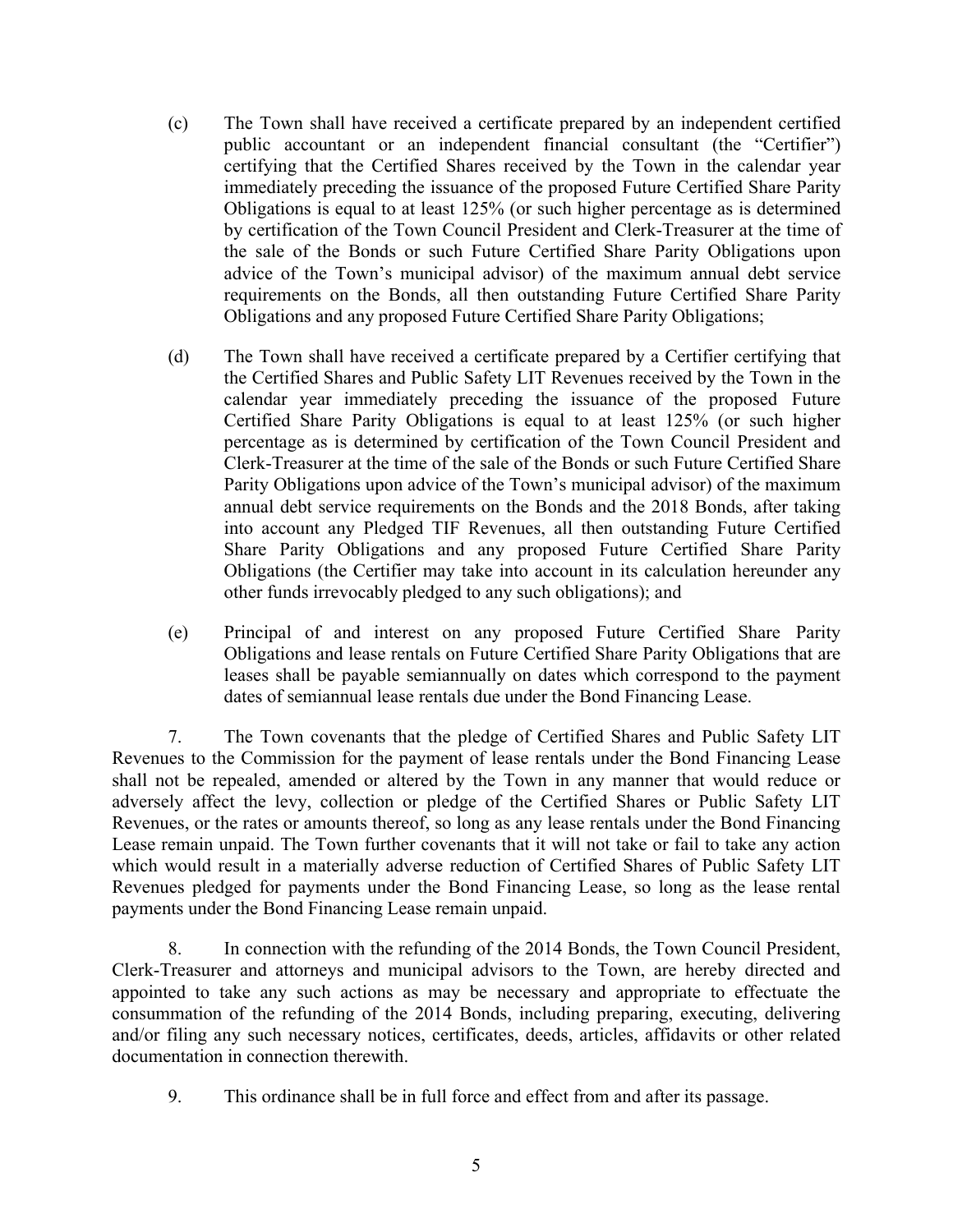PASSED AND ADOPTED on the day of 12021, by the Town Council of the Town of Whitestown, Indiana, by a vote of \_\_\_\_\_in favor and \_\_\_\_\_against.

## TOWN COUNCIL OF THE TOWN OF WHITESTOWN, INDIANA

Clinton Bohm, President

ATTEST:

Matt Sumner, Clerk-Treasurer Town of Whitestown, Indiana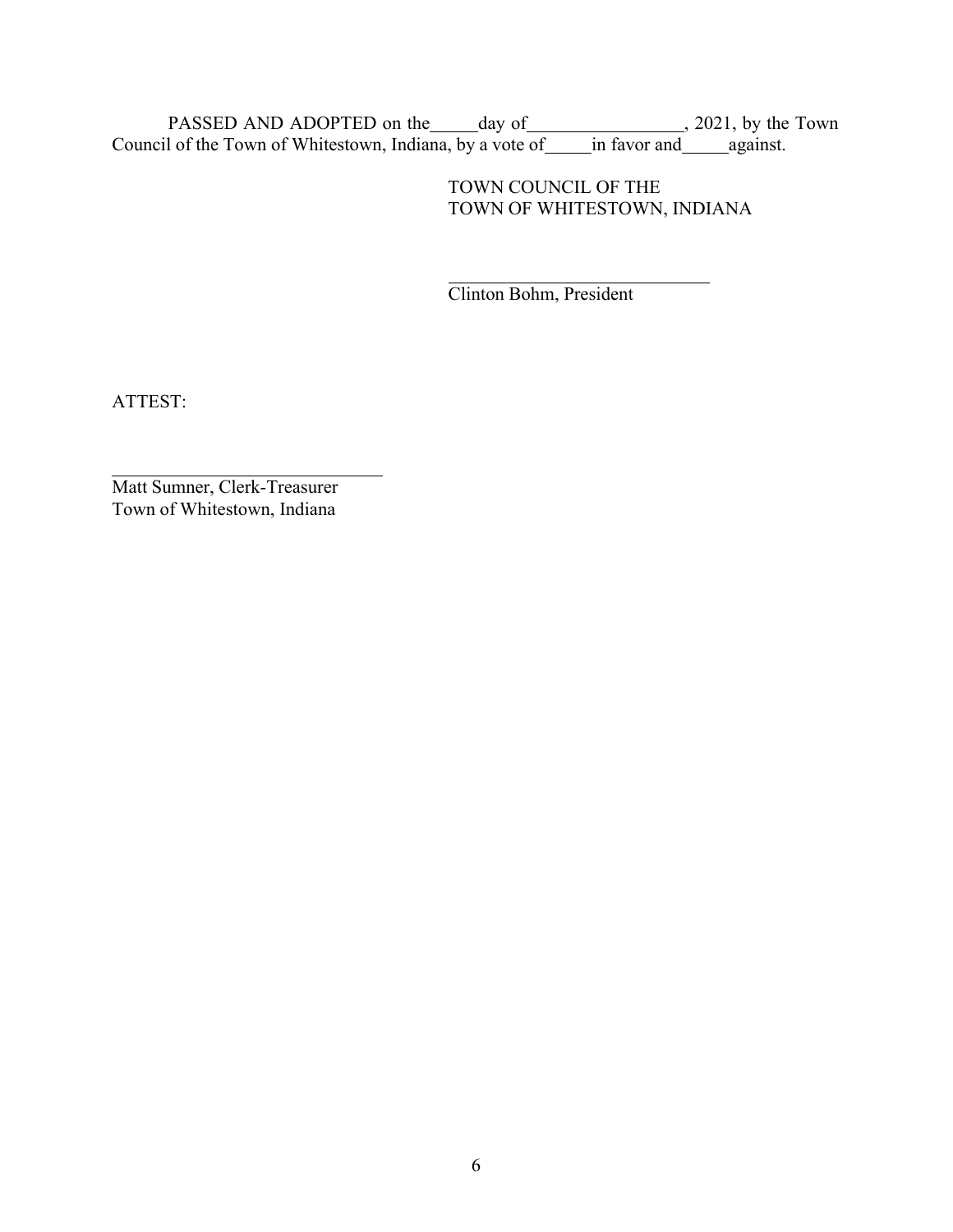## **EXHIBIT A**

*Form of Second Amendment to Lease*